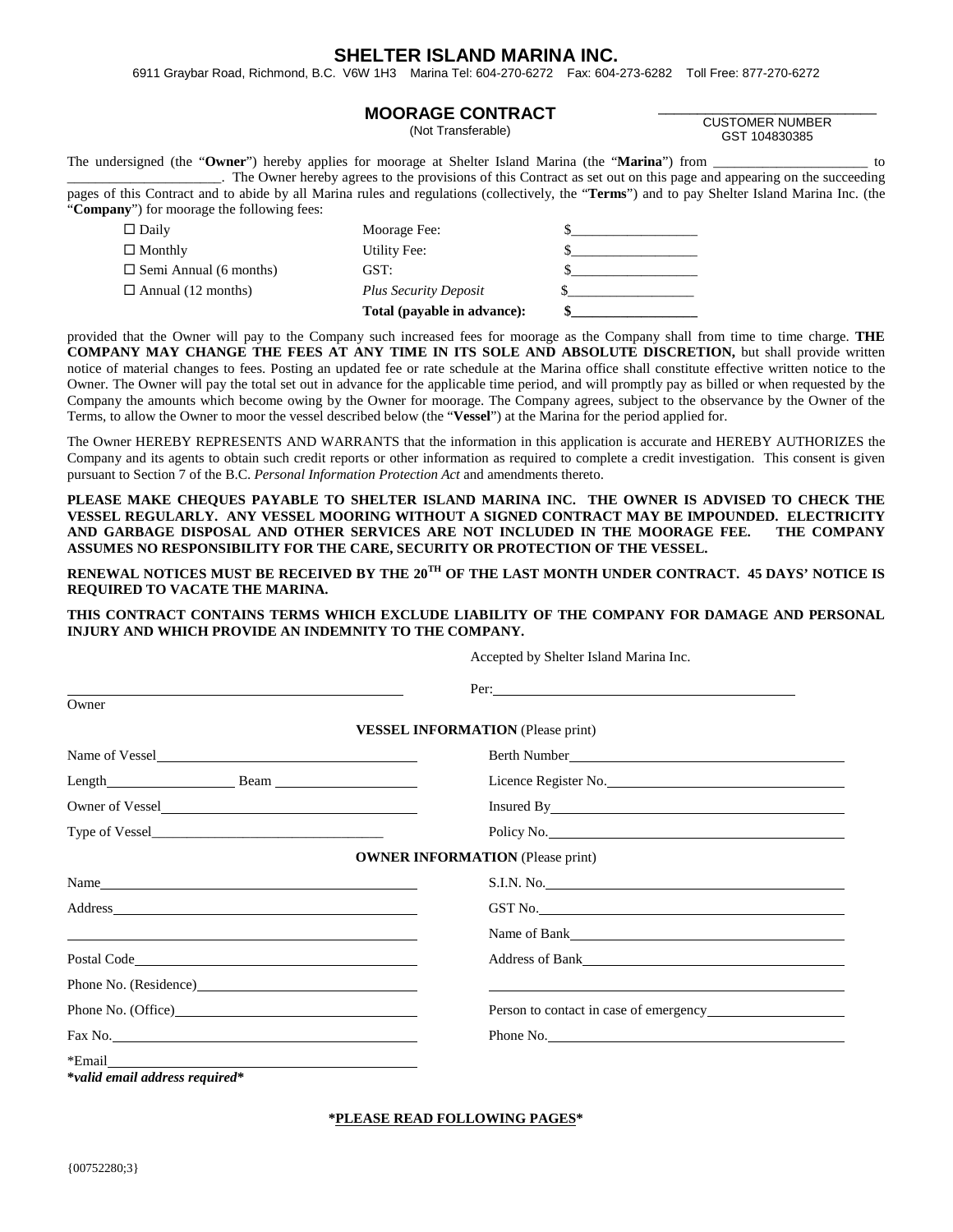# **SHELTER ISLAND MARINA INC. STANDARD MOORAGE CONTRACT TERMS**

- 1. **Consideration.** In consideration of the payment of \$10.00 by each party to the other, the Fees payable hereunder, the Company allowing the Owner to use a berth at the Marina on the provisions in this Contract, and for other good and valuable consideration, the receipt and sufficiency of which are hereby acknowledged, the Company and the Owner agree as set out herein.
- 2. **Berth License.** This Contract creates only a licence in favour of the Owner for the use of an assigned berth at the Marina. This Contract is not a lease or a bailment agreement. The Owner shall have no proprietary rights whatsoever to any berth. The Vessel shall only be moored at the berth designated on the face of this Contract, provided that the Company may at any time and from time to time require that the Vessel be moored at a different berth. Neither the berth nor the Vessel when moored at the berth may be used as living quarters or a residence or otherwise for residential accommodation. The Company shall have the right at any time and from time to time, without any notice to the Owner and at the sole risk of the Owner, to rearrange the position or orientation, or change the location, of the Vessel, and the Owner hereby appoints the Company as its agent for such purposes. The Owner hereby acknowledges that it bears sole responsibility for the maintenance, moorage conditions, weather protection, and covering of the Vessel, and the Owner will from time to time inspect the same and ensure the integrity and safety of the mooring and the general condition of the Vessel and any structures or materials used to cover same, and ensure that the Vessel is moored properly to the satisfaction of the Owner.
- 3. **Description of Vessel.** The Owner represents and warrants that the description of the Vessel on the face page of this Contract is accurate and complete. If, in the sole and absolute discretion of the Company, the description of the Vessel is inaccurate or incomplete in any respect, whether material or not, the Company may refuse to allow the Vessel to be moored at the Marina or, if the Vessel is already moored at the Marina, the Company may exercise its right of termination pursuant to Section 9 of this Contract.
- 4. **Utility Fees.** The Owner shall promptly pay, as an additional fee, all fees charged by the Company in respect of electricity, garbage disposal and other utilities and services, as the Company shall in its sole and absolute discretion consider reasonable. If the Owner fails to pay any such fees, the Company may at any time thereafter and without any notice, immediately or after such period of time as the Company determines in its sole and absolute discretion, terminate some or all of the utilities and services provided, without limiting any other remedies available to the Company as a result of the Owner's failure to pay. The Company is entitled to change these fees, in its sole and absolute discretion, at any time, but will provide written notice of any material changes to the Owner. Posting an updated fee or rate schedule at the Marina office shall constitute effective written notice to the Owner.
- 5. **Accounts. All fees are payable in advance and subject to applicable taxes. Fees for the applicable period set out on the face of this Contract must be paid in full immediately (upon execution of this Contract) by cash, credit card or cheque, or the daily rate will apply. All accounts are due immediately upon being issued by the Company. The Owner shall pay interest on all overdue accounts at a rate of two percent per month (twenty-four percent per year), compounded monthly. In the event an account is still unpaid by the 15th of the month, the Company in its sole discretion may elect to charge or continue charging interest as aforesaid or to place the Vessel and moorage on the daily rate. The Owner shall reimburse the Company on demand for all losses, costs and expenses incurred by the Company to collect overdue accounts, whether by legal action or otherwise.** . New moorage customers are required to pre-pay for 6 or 12 months' moorage, unless month to month moorage is approved by the Company in writing, in its sole discretion.

# INITIAL

# 6. **Marina Use and Safety.**

a) The Owner and the Owner's agents, guests, employees, invitees, licensees, contractors, and any other person at the Marina in connection with the Vessel or the Owner's use of the Marina, or for whom the Owner is responsible in law (collectively with the Owner, referred to as the "**Owner Parties**") shall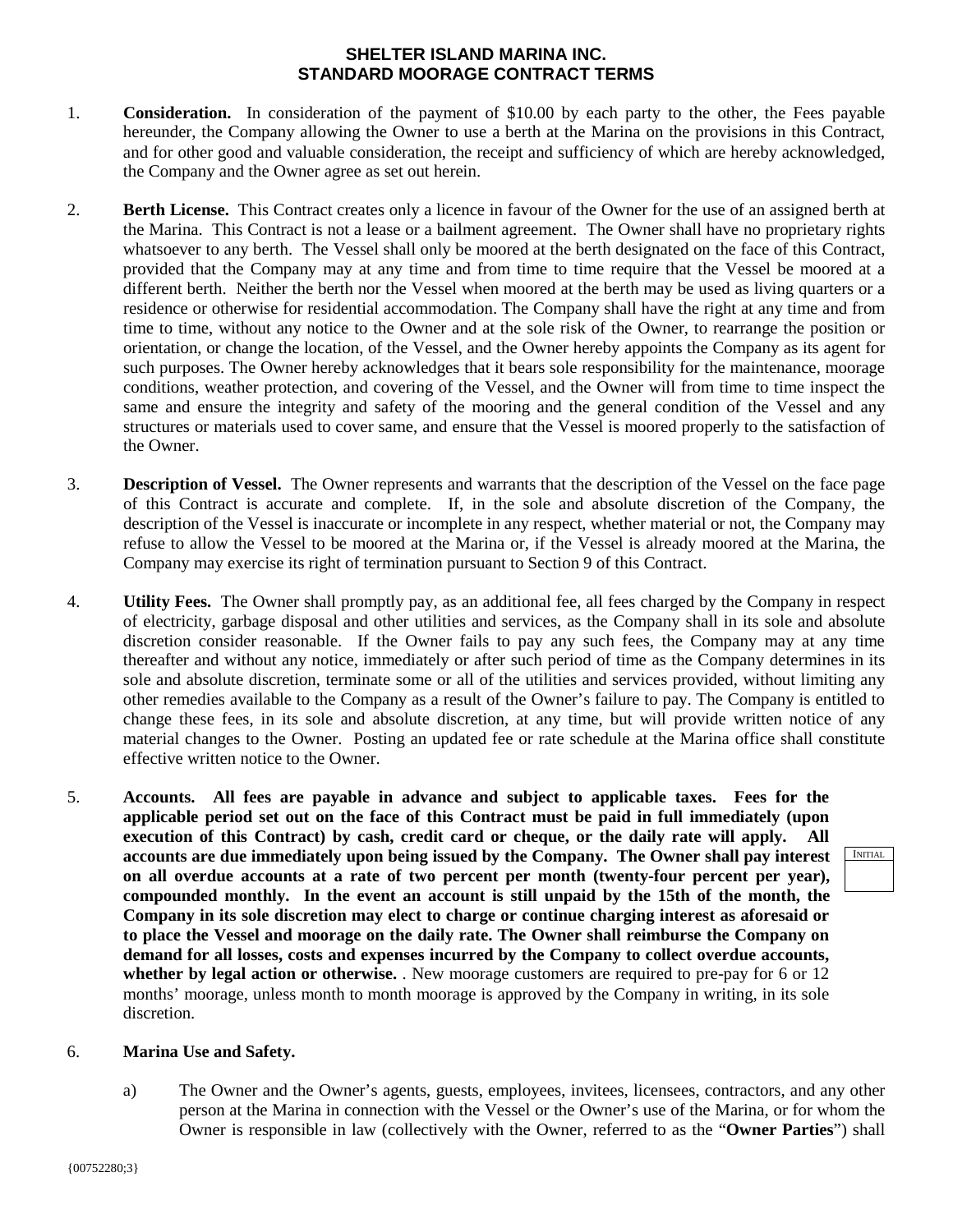not carry on any business at the Marina without the prior written consent of the Company, which consent may be withheld by the Company in its sole and absolute discretion.

- b) The Owner Parties shall not carry on any activity at the Marina or on the Vessel while it is moored at the Marina that may be deemed by the Company, in the Company's sole and absolute discretion, to be a nuisance or unsafe.
- c) The Owner Parties shall not permit any garbage, bilge contents, petroleum products or other organic or inorganic wastes, contaminants or pollutants to be emptied overboard or escape from the Vessel or be deposited anywhere within the Marina except into receptacles provided for that purpose. The Owner Parties shall comply with all environmental laws. Without the express written consent of the Company, the Owner Parties shall not bring any contaminants or pollutants onto the Marina excepting only fuel and lubricants in the fuel tanks, engine and operating parts of the Vessel. **The Owner shall notify the Company promptly of any breach or suspected breach of this Section and shall indemnify the Company against all loss and expense arising therefrom.**
- d) No litter or debris shall be left on the Marina except that refuse may be placed in the containers provided for that purpose.
- e) If the Vessel is in danger of sinking or is a hazard to other vessels or the Marina, as determined by the Company in its sole and absolute discretion, the Owner at the Owner's expense must remove the Vessel from the Marina. **The Company may, but is not obligated to, arrange for the removal from the Marina of any vessel or other item which, in the Company's opinion, in its sole and absolute discretion, appears to be in danger of sinking or a hazard to other vessels or the Marina, in which case the Owner will indemnify the Company for the costs of such removal. The Company shall not be liable for any loss suffered by the Owner Parties or damage to the Vessel by reason of removing the Vessel from the Marina.**
- 7. **Terms, Rules and Regulations.** The Owner Parties shall comply with the Terms, and with such additional or changed terms, rules or regulations as are from time to time made by the Company, in its sole and absolute discretion. The Terms include, without limitation, the provisions set out in this Contract and on the face page, the Marina Rules and Regulations, the Boat Yard Rules and Regulations, the Contractors' Rules and Regulations, and any additional or changed terms, rules or regulations, and all of the foregoing are hereby incorporated as provisions of this Contract. **The Owner shall ensure that the Owner Parties comply with the Terms and agrees to indemnify the Company for any failure of any of the Owner Parties to comply with the Terms.** The Company is entitled to change the Rules and Regulations, in its sole and absolute discretion, at any time, but will provide written notice of any material changes. Posting the updated Rules and Regulations at the Marina office shall constitute effective written notice to the Owner.

### 8. **Lien and Sale of Vessel.**

- a) The Company shall have a possessory and a charging lien upon the Vessel for all amounts which are or become owing to the Company by the Owner under this Contract or otherwise (collectively, the "**Fees**").
- b) **If Fees are outstanding for 45 days, the Vessel may be seized and impounded by the Company. In such event, the Owner authorizes the Company to lift the Vessel and store it in the Company's boat yard or storage facilities, or any other impoundment facilities, and the Owner will indemnify the Company for the costs of the same. The Company shall not be liable for any loss suffered by the Owner Parties or damage to the Vessel by reason of seizing, lifting, or impounding the Vessel in accordance herewith, or selling it under Section 8(c) below, or otherwise enforcing any rights or remedies of a creditor.**

INITIAL

INITIAL

INITIAL.

| ч.<br>× |
|---------|
|         |
|         |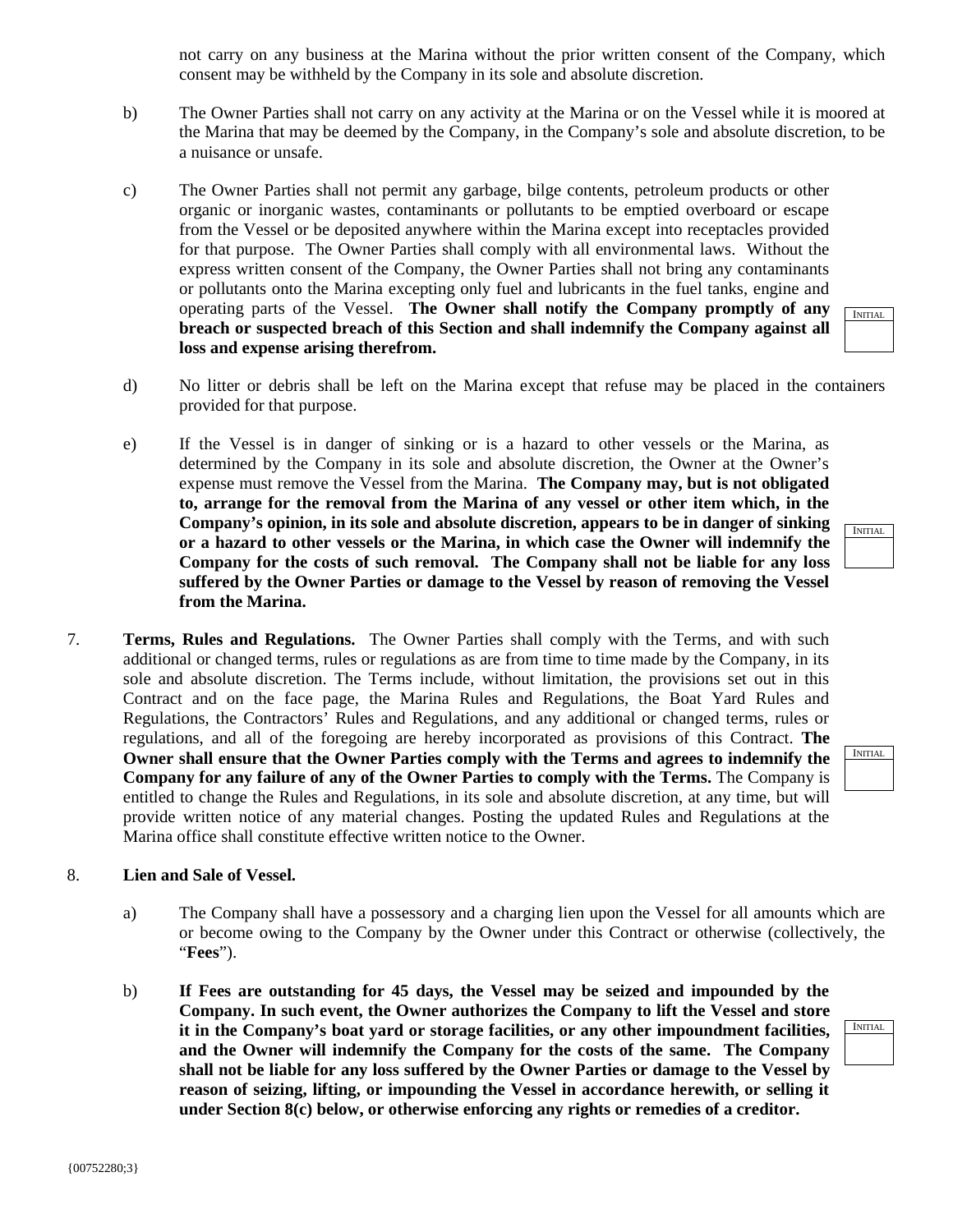- c) To realize any Fees, the Company may, upon 45 days' notice to the Owner, in any manner sell and absolutely dispose of the Vessel (including, without limitation a disposition by way of destruction, or sale for scrap) pursuant to its contractual lien, and the Owner hereby appoints the Company as its attorney to do all things and sign all documents necessary for such sale and disposition. Without limiting the foregoing, the Owner covenants and agrees to provide the Company, upon demand, with all documents of title for the Vessel, registry papers, "blue book" etc., as necessary and an executed bill of sale, and, if applicable, an executed bill of sale/transfer form in the form required by and registrable at the Ship's Registry/Transport Canada and signed by the registered owner (the "**Registry Transfer**"), in order to effect such sale and disposition as contemplated hereunder.
- d) The Company shall be entitled to deduct from the proceeds of any sale or disposition hereunder, in addition to the Fees, all costs and expenses of every nature whatsoever incurred by the Company in connection with such sale (including without limitation legal fees on a solicitor and own client basis and any costs or expenses incurred by the Company in connection with obtaining a declaration in any court regarding the rights of the Company under this Section 8 or the validity of a sale or proposed sale of the Vessel pursuant to this Contract) and in the event that such costs and expenses are incurred in connection with an uncompleted sale, the Company shall be entitled to recover from the Owner the costs and expenses incurred by the Company in connection with such uncompleted sale.
- e) If the Vessel is a federally registered Vessel, the Company may, in its sole and absolute discretion, require the Owner to provide the Company with an executed Registry Transfer in advance of, and for the duration or any portion thereof, of the moorage or storage of the Vessel at the Marina, and the Owner covenants to provide the Company with the same upon demand. The Company covenants to make no use of the Registry Transfer except in accordance with a sale or disposition hereunder; and, provided that the Owner pays in full to the Company all Fees, the Company covenants to return the Registry Transfer to the Owner unused when the Owner removes the Vessel from the Marina, or, if applicable, claims the Vessel from any impoundment facilities.
- f) The Owner acknowledges and agrees that, notwithstanding that this is not a bailment agreement and the Company is not a bailee, the Company, in enforcing a lien hereunder, has the right to sell the Vessel as if it were a warehouser of the Vessel and is entitled to all rights and remedies of a warehouser, and to use the procedures set forth in the B.C. *Warehouse Lien Act* and amendments thereto.
- 9. **Termination by Company.** The Company may terminate this Contract by giving 48 hours' notice to vacate to the Owner if:
	- a) any of the Owner Parties breach any of the terms of this Contract or fail to abide by any of the Terms at any time;
	- b) the Owner fails to pay when due any sums the Owner owes to the Company on any account; or
	- c) the conduct of any of the Owner Parties or the Owner Parties' use of the Marina is, in the sole and absolute discretion of the Company, prejudicial to the orderly and safe operation of the Marina, the safety of other persons or their property, or constitutes a nuisance or annoyance to the Company or its customers.

Otherwise, the Company may at any time and for any reason terminate this Contract by giving 30 days' notice to vacate. Upon receiving a notice to vacate, the Owner shall, at the Owner's expense, vacate the berth on or before the date specified in the notice. Any unpaid Fees accruing due or to become due for the balance of the term of the moorage shall thereupon become payable immediately.

10. **Termination by Owner.** If the Owner wishes to vacate the Marina, the Owner must give 45 days' written notice of intention to vacate to the Company and the effective date that the Owner vacates must be the last day of a calendar month.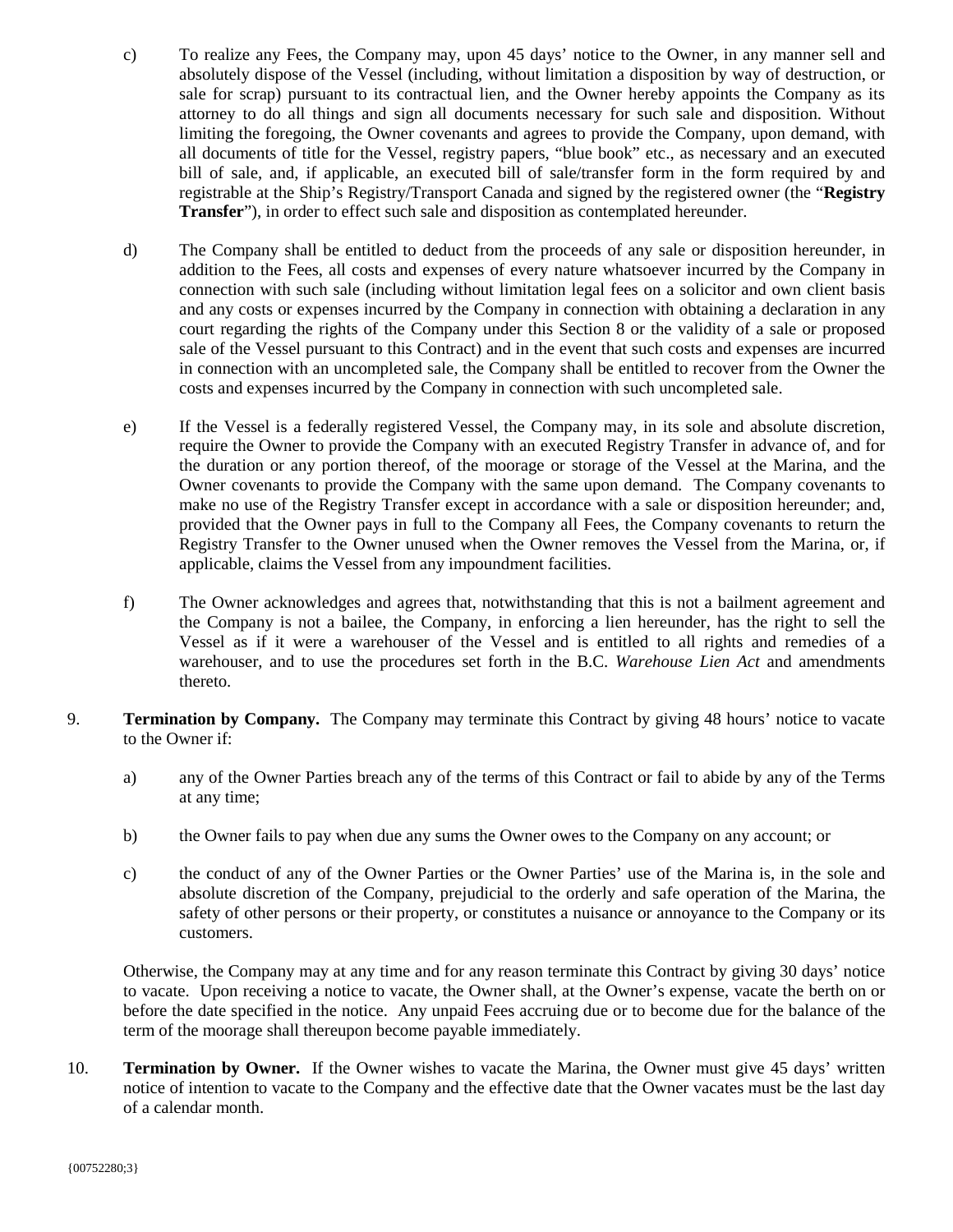- 11. **Survival.** Notwithstanding anything in this Contract to the contrary, this Contract shall survive the vacating of the Marina by the Owner or Vessel, and the issuance of a notice to vacate for cause or otherwise by either party to this Contract in no way terminates or rescinds any of the terms, conditions, releases, indemnities or exclusions agreed to herein.
- 12. **Renewal.** The Owner may apply to renew this Contract by sending a written renewal notice to the Company. All renewal notices shall be delivered to the Company by the  $20<sup>th</sup>$  day of the last month in which this Contract expires. The decision to renew is at the sole and absolute discretion of the Company. As a condition of renewal, the Company may at its sole and absolute discretion vary the provisions of this Contract.
- 13. **Overholding.** If the Vessel continues to be moored at the Marina after the period applied for on the face of this Contract or after the termination otherwise of the right of the Owner to moor the Vessel at the Marina, the Owner shall promptly pay to the Company for such unauthorized moorage 150% of the highest daily rate charged by the Company in respect of vessels having the similar specifications as the Vessel. The provisions of this Contract shall apply to such unauthorized moorage, except that the Company shall not be deemed to have consented to or permitted such moorage, and such moorage shall be month-to-month.
- 14. **No Refund.** No refund shall be made of any paid moorage fees in any circumstances.
- 15. **Limitation of Liability.** The Owner acknowledges that boating and the maintenance of a marine vessel involve many inherent risks, dangers and hazards and hereby agrees and acknowledges that:
	- a) **the Owner fully assumes and accepts all such risks, dangers and hazards, including without limitation the possibility of personal injury, death, and loss or theft of the Vessel, its contents, and personal property. The Vessel, its contents and any personal property moored or stored at the Marina are done so at the Owner's sole and exclusive risk;**
	- b) **during the duration of this Contract, the Owner shall obtain insurance coverage for the full value of the Vessel, its contents and any personal property moored or stored at the Marina, which insurance shall include without limitation a minimum of \$1,000,000.00 third party liability coverage. The Owner acknowledges and agrees that the Company shall not be responsible for providing any insurance coverage;**
	- c) **subject to the rights granted to the Company under Section 8 of this Contract, the Company does not in any way take possession of, or undertake any duty to take care of, any vessel berthed under this Contract or otherwise at the Marina. The Company does not represent that the berth or the floats are fit for any purpose. The Owner accepts the Marina premises on an "as is, where is" basis and acknowledges that, in its own judgment, the Marina and berth is suitable and appropriate for the Vessel;**
	- d) **the Company is not liable or responsible for, and the Owner hereby waives and releases the Company from, any loss, theft, damages or expenses, of any nature whatsoever (including without limitation those arising or resulting from personal injury, death, or loss or theft of or damage to vessels, contents, or personal property, and those suffered or incurred by any of the Owner Parties), however caused, whether by negligence of the Company or the acts of third parties, including without limitation contractors or vendors operating on Marina property, or otherwise;**
	- e) **the Owner shall hold harmless and indemnify the Company in respect of any and all liability for personal injury, death, or loss of or damage to vessels or contents suffered by the Company, any of the Owner Parties, or third parties (including without limitation to any children or minors under the supervision of the Owner or the Owner Parties), as a result of or in connection the Owner Parties' attendance at the Marina, or the Owner's mooring or occupying a vessel at the Marina, however caused, whether by negligence of the Company or the acts of third parties, including without limitation contractors or vendors operating on Marina property, or otherwise; and**



| VITIAL<br>N |
|-------------|
|             |
|             |

| IITIA |
|-------|
|       |
|       |
|       |

| <b>SITIAI</b> |
|---------------|
|               |
|               |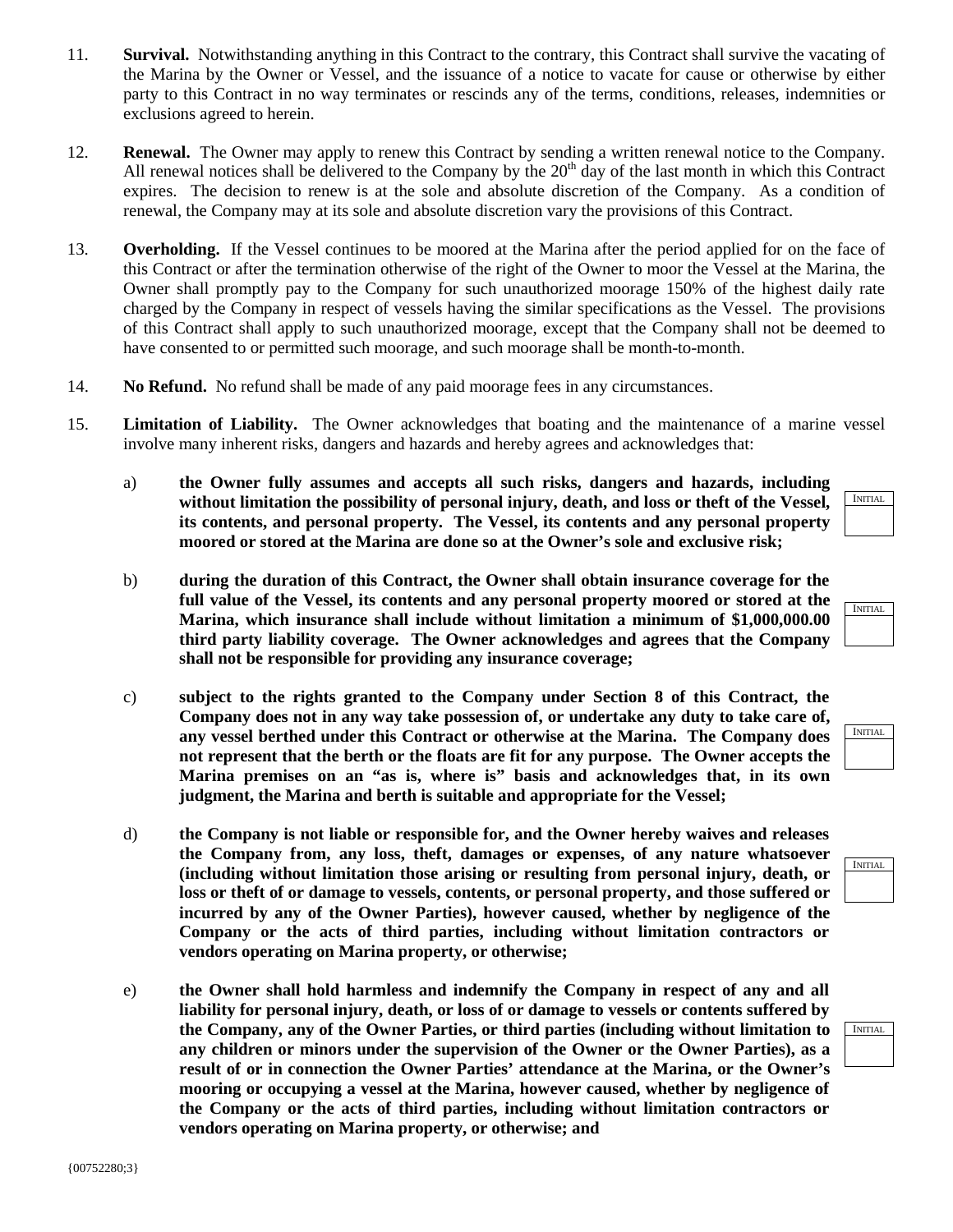f) **the Owner further agrees to be liable for any loss, damage or destruction caused to the Company's property by the Owner Parties or in connection with the Vessel or the Owner Parties' use of the Marina, and to pay the costs and expenses incurred by the Company in respect of restoring such loss, damage or destruction, within 30 days of receiving an account for the same.**

INITIAL

- 16. **No Assignment or Sublicense by Owner.** This Contract is personal to the Owner. The Owner shall not assign this Contract and shall not sublicense the berth, in either case without the express prior written consent of the Company, which consent may be withheld in the Company's sole and absolute discretion. A person purchasing the Vessel shall not acquire any of the rights arising under this Contract, which rights will automatically terminate (notwithstanding that the Owner's obligations shall survive) upon any change in ownership of all or any part of the Vessel unless the Company, in its sole and absolute discretion, agrees otherwise. Before selling the Vessel, the Owner shall bring this Section to the attention of the prospective purchaser and of any agents acting on behalf of either the Owner or the prospective purchaser, and shall advise the transferee to provide the Company with the Bill of Sale, and evidence of insurance for the Vessel, in connection with any request by the transferee to assume this Contract or enter into a new one with the Company.
- 17. **Notices.** Any notices to be given by the Owner in connection with this Contract shall be in writing and delivered to the Company's office at the address on the face of this Contract. Any notices, billings, or other communications to be given to the Owner by the Company may be given in writing to the Owner by electronic mail to the Owner at the email address listed on the face page of this Contract, or by mailing it to the address on the face of this Contract, or by posting it on the Vessel. Notice given by mail or posting on the Vessel shall be deemed effectively given three days after being so posted on the Vessel or mailed to the Owner in accordance herewith. Notice given by electronic mail shall be deemed effectively given on the day of sending, if sent before 5:00 p.m. PST, and the next day, if sent after 5:00 p.m. PST, unless the Company receives an electronic notice of non-receipt or "bounceback". The Owner shall provide a valid email address. Notice may also be effectively given by posting publicly at the Marina office, as and where indicated in this Contract.
- 18. **Deposit.** Owner must deposit, in advance, the sum specified for a security deposit on the face page of this Contract (the "**Deposit**"). The Deposit will be held by the Company, without liability for interest, as security for the faithful performance by the Owner of all of the terms of this Contract, subject to the following terms and conditions:
	- a) If at any time Fees are overdue and unpaid, or if the Owner fails to observe or perform any of the terms of this Contract, then the Company at its option may, in addition to any and all other rights and remedies provided for in this Contract or by law, appropriate and apply the entire Deposit, or so much thereof as is necessary to compensate the Company for loss or damage sustained or suffered due to such breach by the Owner.
	- b) Should the entire Deposit, or any portion thereof be appropriated and applied by the Company in accordance herewith, then the Owner shall, upon demand, forthwith remit to the Company a sum sufficient in cash to restore the Deposit to the original sum deposited and the Owner's failure to do so within five days after receipt of such demand shall constitute a breach of this Contract.
	- c) If the Owner complies with all of the terms of this Contract and promptly pays all Fees to the Company as and when due, the Deposit shall be returned to the Owner at the expiry of this Contract upon removal of the Vessel from the Marina.
	- d) The Company will not be required to keep the Deposit separate from its general accounts. No trust relationship is created herein between the Company and the Owner with respect to the Deposit.

In addition, the Company shall be entitled, in its sole discretion, to treat any advance or prepaid moorage fees as a Deposit hereunder and apply same (i) to overdue, unpaid Fees, or (ii) as is necessary to compensate the Company for loss or damage sustained or suffered due to a breach by the Owner. The Owner shall be required to, upon demand, forthwith remit to the Company a sum equal to the funds so applied so as to restore the advance or prepaid moorage fees to the original sum deposited and the Owner's failure to do so within five